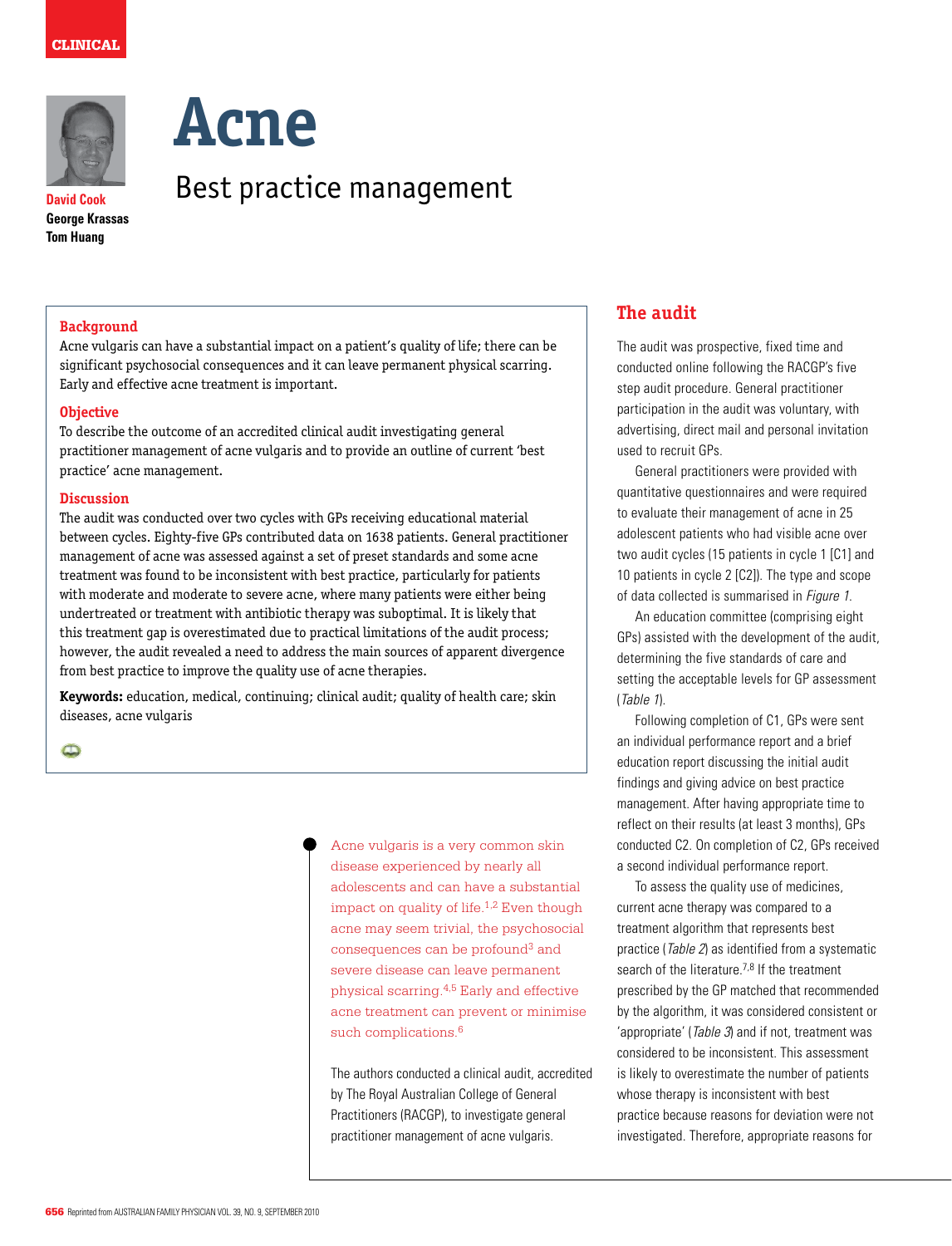which therapy differed from the algorithm, such as issues of tolerability and patient choice, are not accounted for.

 The audit revealed that GPs are discussing acne, assessing severity and evaluating its psychosocial impact at a frequency above the



Figure 1. A schematic flow diagram summarising the data that was collected in the audit

#### **Table 1. Aggregated performance results of GPs in both cycles compared to the acceptable standards**

| <b>Acceptable standards</b>                                                                                                                                                                                   | Cycle 1<br>(%)<br>$(n=1067)$ | Cycle 2<br>(%)<br>$(n=571)$ | $\boldsymbol{p}$<br>value |
|---------------------------------------------------------------------------------------------------------------------------------------------------------------------------------------------------------------|------------------------------|-----------------------------|---------------------------|
| GP has at some point had a discussion about acne<br>with 80% of adolescent patients with visible signs<br>of acne                                                                                             | 86.9                         | 90.1                        | 0.11                      |
| As part of routine care, GP has assessed severity<br>of acne in 80% of adolescent patients with visible<br>signs of acne                                                                                      | 97 2                         | 981                         | 0.21                      |
| As part of routine care, GP has discussed the<br>psychosocial impact of acne in 50% of adolescent<br>patients with visible signs of acne                                                                      | 62.2                         | 703                         | < 0.05                    |
| GP has offered appropriate acne treatment (after<br>considering the severity, the likelihood of scarring,<br>and the psychosocial impact of acne) to 70% of<br>adolescent patients with visible signs of acne | 453                          | 49.0                        | 0.11                      |
| GP should routinely review acne treatment (within<br>12 weeks) in 85% of patients for whom treatment<br>has been prescribed or recommended                                                                    | 691                          | 81 2                        | < 0.05                    |

preset acceptable standards (Table 1). However, their pharmacological management of acne was found to be inconsistent with best practice in approximately half of all patients. The most common divergences were:

- concurrent use of topical and oral antibiotics
- use of antibiotics without benzoyl peroxide (BPO) to reduce the risk of resistance

• undertreatment, or nontreatment, of acne. Here, we address the main sources of GP divergence from best practice and discuss the implications for the quality use of medicines.

# **Treatment of acne**

Identification of acne severity is determined by specific clinical features. The severity of acne plays a major role when it comes to determining the most appropriate acne treatment. Optimal use of medication involves understanding the specific clinical features and lesion types that identify the different degrees of acne severity (Table 4).<sup>8</sup>

# **Considerations before treatment**

Acne is one sign of androgenisation in women. If present with hirsutism, obesity or menstrual irregularity, endocrine evaluation is warranted. Occupational exposures to halogens, industrial oils, and hot, humid working environments can contribute to acne.<sup>9</sup> Where possible, exposure to aggravating factors should be avoided or minimised. Patient education is key and common myths should be addressed (Table 5).

## **Psychosocial assessment**

Acne can have a significant emotional and social impact. It can cause, or be a contributing factor to, social isolation, distorted body image, poor self confidence, depression and suicidal ideation. These negative consequences don't necessarily correlate with acne severity;9 therefore psychosocial impact should be assessed in all patients. Start with open ended questions such as, 'How do you feel about your acne?' and address issues that arise.

## **Mild acne**

The course of treatment is determined by acne severity, but even mild forms of acne should be treated. Appropriate treatment for mild forms involves a topical monotherapy such as salicylic acid, retinoids or BPO. Topical antibiotic may be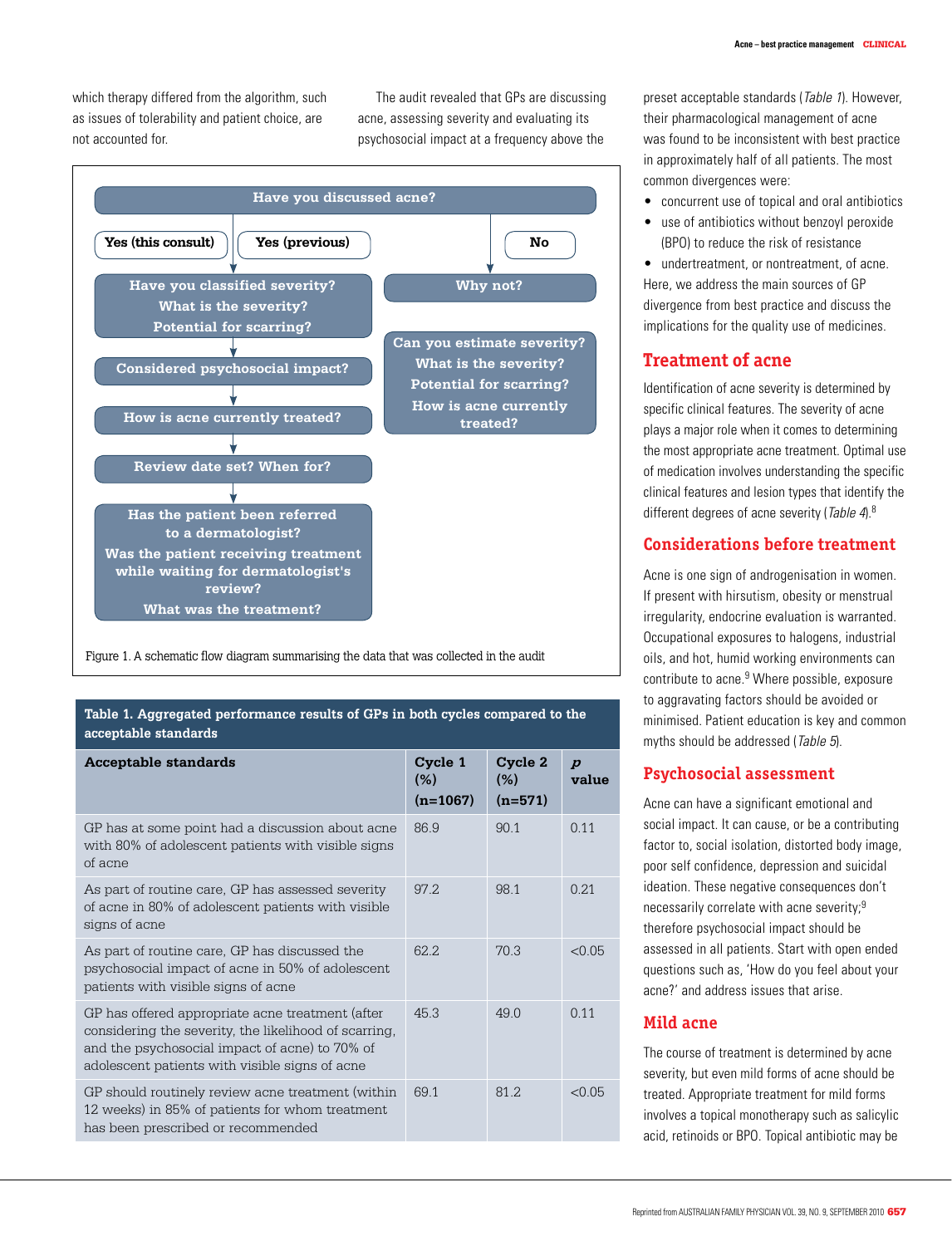| Table 2. Acne treatment algorithm <sup>7,8</sup> |                  |                                                                        |                                                                                     |                                                                                                |                                                                                                            |  |
|--------------------------------------------------|------------------|------------------------------------------------------------------------|-------------------------------------------------------------------------------------|------------------------------------------------------------------------------------------------|------------------------------------------------------------------------------------------------------------|--|
|                                                  | <b>Mild</b>      |                                                                        | <b>Moderate</b>                                                                     | Moderate to severe                                                                             | <b>Severe</b>                                                                                              |  |
|                                                  | Comedonal        | Papular/pustular                                                       |                                                                                     |                                                                                                |                                                                                                            |  |
| <b>First line</b><br>therapy                     | Topical retinoid | Topical retinoid +<br><b>BPO</b><br><b>or</b><br><b>BPO/topical AB</b> | <b>BPO/topical AB</b><br><b>or</b><br>Topical retinoid<br>$+$ BPO                   | Topical $AB + BPO +$<br>topical retinoid<br><b>or</b><br>$Oral AB + BPO +$<br>topical retinoid | Oral isotretinoin                                                                                          |  |
| <b>Alternatives</b>                              | Salicylic acid   |                                                                        |                                                                                     | Oral isotretinoin                                                                              | $Oral AB + topical$<br>$retinoid + BPO$<br><b>or</b><br><b>BPO/topical AB</b>                              |  |
| <b>Alternatives</b><br>for female<br>patients    |                  |                                                                        | Hormonal therapy<br>$\pm$<br><b>BPO/topical AB</b><br><b>or</b><br>Topical retinoid | Hormonal therapy<br>$\pm$<br><b>BPO/topical AB</b><br><b>or</b><br>Topical retinoid            | Hormonal therapy<br>$+$<br>oral $AB + topical$<br>retinoid $\pm$ BPO<br><b>or</b><br><b>BPO/topical AB</b> |  |
| <b>Maintenance</b><br>therapy                    | AB               | Topical retinoid $\pm$ BPO or BPO/topical                              | Topical retinoid<br>$±$ BPO<br><b>or</b><br><b>BPO/topical AB</b>                   | Topical retinoid $\pm$ BPO<br><b>or</b><br><b>BPO/topical AB</b>                               | Topical retinoid $\pm$ BPO<br><b>or</b><br><b>BPO/AB</b>                                                   |  |
| $BPO = benzoyl peroxide; AB = antibiotic$        |                  |                                                                        |                                                                                     |                                                                                                |                                                                                                            |  |

| Table 3. 'Appropriate' treatment by acne severity |               |               |                           |  |
|---------------------------------------------------|---------------|---------------|---------------------------|--|
| Patients receiving appropriate<br>treatment       | Cycle $1(\%)$ | Cycle $2(\%)$ | $\boldsymbol{p}$<br>value |  |
| Mild                                              | 74.8          | 80.6          | <b>NS</b>                 |  |
| Moderate                                          | 32.3          | 35.2.         | <b>NS</b>                 |  |
| Moderate to severe                                | 13.6          | 20.8          | <b>NS</b>                 |  |
| Severe                                            | 37.1          | 57.9          | <b>NS</b>                 |  |

added after 6 weeks in mild inflammatory acne if no improvement is seen, but should be used in conjunction with BPO to prevent antibiotic resistance.10,11

## **Moderate acne**

Moderate acne should also be treated with topical agents. Topical retinoids are the main treatment for comedonal or mild papulopustular acne. However, as the inflammatory component increases so does the role of antibiotic therapy, including fixed dose combinations containing BPO.

 Topical antibiotic therapy (and/or combination with 5% BPO) should be used for a 6 week period, with the therapy applied to the whole area of the affected skin, not just the infected lesions.9 Female patients also have the option of oral contraceptive therapy.12 However, hormonal therapy should be used in addition to a topical therapy to achieve optimal results.

## **Moderate to severe acne**

Moderate to severe acne should be treated with topical retinoid (eg. 0.05% or 0.1% tretinoin)<sup>9</sup> plus topical BPO and a topical antibiotic. Alternatively, an oral antibiotic can be prescribed. If there is no response to the antibiotic by 6 weeks, or if the acne improves

and then relapses, consider changing the antibiotic. $9$  If no improvement is seen, consider supplementing therapy with antiandrogen in females. Advice from a dermatologist should be sought (Table 2).

## **Severe acne**

Severe acne can initially be treated in the same manner as moderate to severe acne. However, if response to therapy is

inadequate, or there is a risk of scarring, or the acne is psychosocially debilitating, referral to a dermatologist is recommended. In this case, the systemic retinoid, isotretinoin, is the treatment of choice.<sup>9</sup>

When topical or systemic retinoids are being used, avoid the use of a second retinoid, concomitant tetracyclines and photosensitising agents, such as nonsteroidal anti-inflammatory drugs (NSAIDs), due to the increased risk of adverse events. Females must have adequate contraception, with the concurrent use of barrier and systemic contraceptives the recommended option.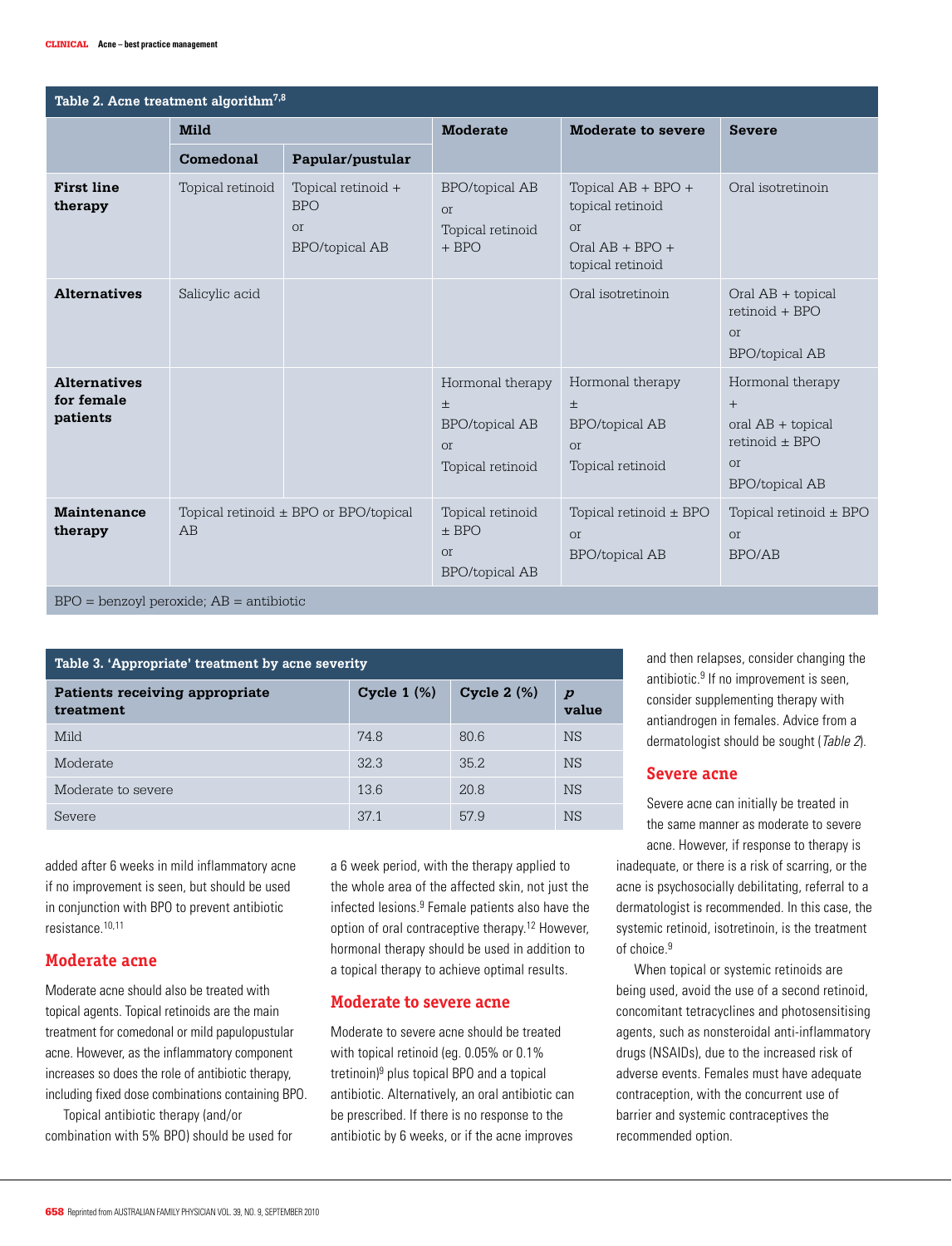### **Table 4. Clinical characteristics of the various degrees of acne severity8**

#### **Mild acne**

Primarily composed of noninflammatory lesions or comedones. These may be open and/or closed and present as clogged pores (blackheads or whiteheads)



#### **Moderate acne**

Contains both noninflammatory comedones as well as inflammatory lesions including papules and a few pustules (pimples with a white top)



#### **Moderate to severe acne**

Characterised by numerous comedones, pustules and papules. A few cysts (large pus filled inflammatory lesions >5 mm in diameter) or nodules (cysts that have ruptured) may also be present

#### **Severe acne**

Characterised by both inflammatory and noninflammatory symptoms as described above but with the presence of numerous nodules and/or cysts

Nodules and cysts are often painful and found on the face, neck and upper trunk, and sometimes extend to the waistline



# **The role of antibiotics in the management of acne**

Propionibacterium acnes are believed to play a major role in the pathogenesis of acne vulgaris. Suppressing P. acnes with the use of oral or topical antibiotics plays an integral role in the management plan of patients with moderate, and moderate to severe acne (and acne of lesser severity that is refractory to other treatments) where both noninflammatory and inflammatory pathways are involved. Topical antibiotics are highly effective<sup>13</sup> with topical clindamycin and erythromycin having similar efficacy.14

 Oral antibiotic therapy should be restricted to patients with moderate to severe, and severe acne. Doxycycline is the agent of first choice, while minocycline use is limited by poorer tolerability – tetracyclines are contraindicated in children and in pregnancy. Due to photosensitivity reactions, patients taking tetracyclines should be counselled on sun exposure. Oral erythromycin is reserved for patients who can't take tetracyclines.14 The efficacy of therapy should be reviewed after 6–8 weeks and if no improvement is observed, a change in oral antibiotic should be made. When acne is under reasonable control, oral antibiotic therapy should cease with the topical treatment regimen of retinoids (with or without the addition of topical antibiotics plus BPO) being continued for another 3–6 months for maintenance.15 Concomitant use of oral and topical antibiotics offers no benefit as they possess no synergistic action and combined use may lead to antibiotic resistance.<sup>12</sup>

# **Risk of antibiotic resistance**

A major drawback with the use of antibiotics is the possible development of antibiotic

resistance. A restricted range of topical antibiotic formulations are available, therefore responsible use and limited courses of topical antibiotics are advised.<sup>13</sup> A 10 year surveillance study found the prevalence of antibiotic resistance has increased. Resistance to erythromycin is most common, followed by clindamycin, with little increase in tetracycline resistance.16

## **Concurrent use of BPO and antibiotics**

The addition of BPO to topical antibiotic therapy has been shown in several studies to prevent the development of bacterial resistance.<sup>10,11</sup> The concurrent use of BPO is now considered the primary strategy to prevent resistance to topical antibiotics. The concurrent use of BPO was previously recommended if oral antibiotic therapy extended beyond 2 months; however, the use of BPO from the beginning of treatment is now advised.<sup>15</sup> While topical retinoids are commonly used in the treatment of acne, there is no evidence to suggest that they exhibit a preventive effect on the development of antibiotic resistance 13

# **Conclusion**

The clinical audit revealed there is scope for improvement in GP management of acne. It also highlighted the need for the development of less complicated treatment regimens in order to simplify management of acne. General practitioners need to consider not only the physical signs of acne but also the psychosocial impact, independent of acne severity. Treatment needs to be tailored to the individual and must consider issues of therapeutic adherence. Follow up appointments are essential to monitor disease progress and effectiveness of prescribed therapy. Early and effective treatment of acne is key to preventing scarring and minimising psychosocial implications.6 If the patient's condition is not responding to treatment, referral to a dermatologist should be sought before the condition progresses and becomes increasingly difficult to manage.

Future audits might investigate how the management of acne changes over time to better assess the appropriateness of current therapy and whether dermatologist referral is timely.